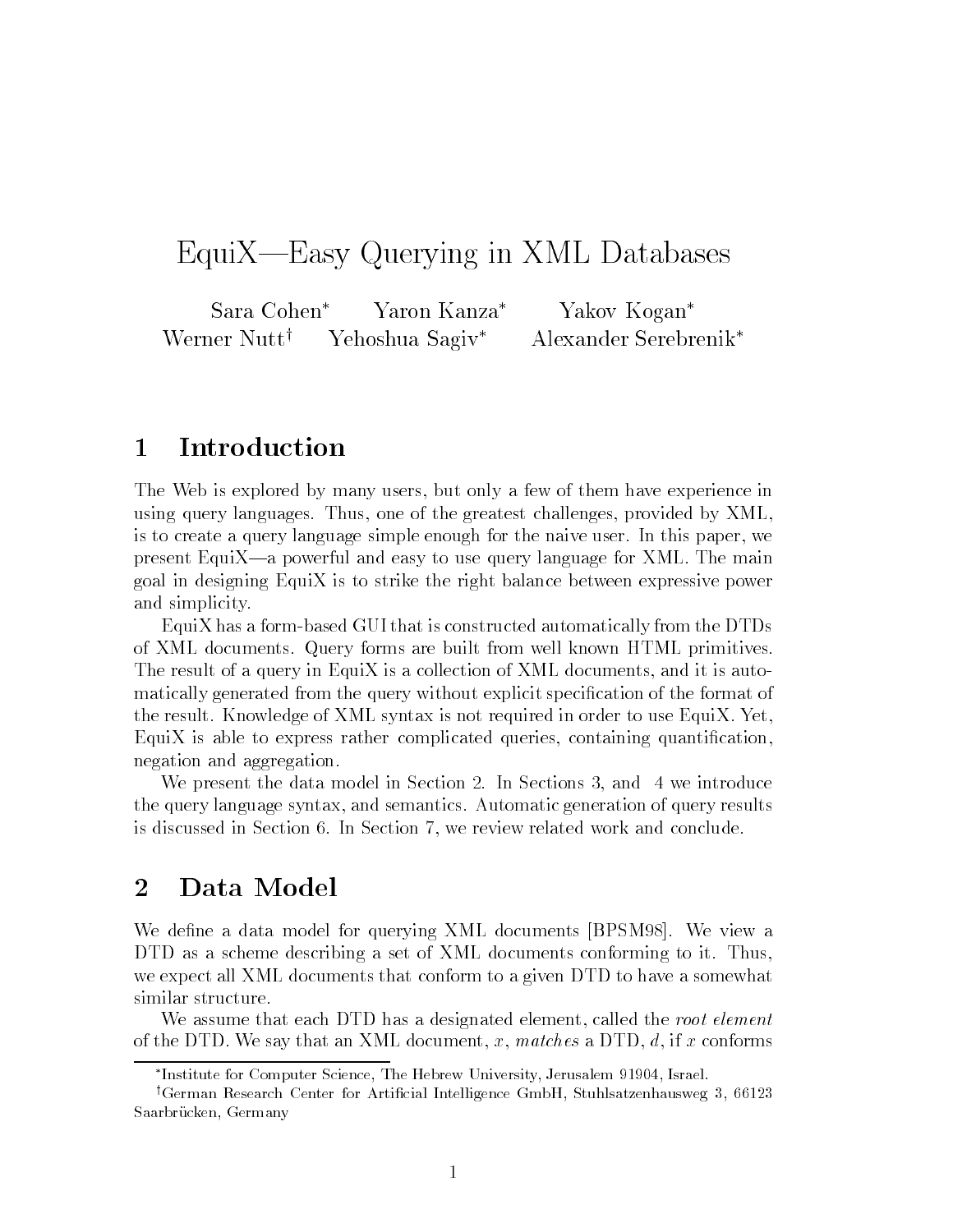to d, and the root element of d is the outermost element of x. Given a DTD, without a root, which specifies elements  $e_1, \ldots, e_n$ , we can create a DTD with the root element "root" by adding <! ELEMENT root  $(e_1|e_2| \ldots |e_n) \times$ . Thus, we can assume, without loss of generality, that all DTDs have a root element. Below we give an example of a DTD with a root. This DTD is used in the sequel.

```
<!ELEMENT root (course+)>
<!ELEMENT course (name, teacher, time+)>
<!ELEMENT teacher (name)>
<!ELEMENT time (day, start_hour, finish_hour)>
<!ELEMENT day (#PCDATA)>
<!ELEMENT start_hour (#PCDATA)>
<!ELEMENT finish_hour (#PCDATA)>
<!ELEMENT name (#PCDATA)>
```
We define the notion of a database of XML documents. It contains lists of XML documents matching given DTDs. Intuitively, this is similar to the relational model, where a database contains lists of tuples conforming to given relation schemes. We formalize this intuition below.

**Definition 2.1 (Catalog)** A catalog is a triple,  $\lt d$ , id,  $X >$ , where d is a  $DTD$ , id is a unique identifier of d, and X is a set of XML documents, each of which matches d.

A database is a set of catalogs. This data model is natural and has useful characteristics. We have assumed that each XML document conforms to at least one DTD. This is a common assumption (see [PV99]) and it implies that the data is of a partially known structure. This knowledge will help in efficiently computing queries. In addition, since the basic structure of documents is known, we can display this information for the benefit of the user. Thus, the task of retrieving the information within the database does not require a preliminary step of querying the database to discover its structure.

An XML document, when parsed, can be viewed as a tree<sup>1</sup> . We formalize this below. We first present an auxiliary definition of a labeled rooted tree. We assume that  $\mathcal L$  is a set of *labels*.

**Definition 2.2 (Labeled Rooted Tree)** A labeled rooted tree is a tuple  $G =$  $(N, E, r, l)$ , where

- $\bullet$  N is a set of nodes;
- e n is a set of directed edges that form a tree;
- r is the root of the tree, i.e., every node in N is reachable from  $r$ ;

<sup>1</sup> In general, a document may be a graph, and not a tree, as a result of ID and IDREF attributes. However, we view documents as trees since we can express the graph structure in a query using several forms and internode constraints.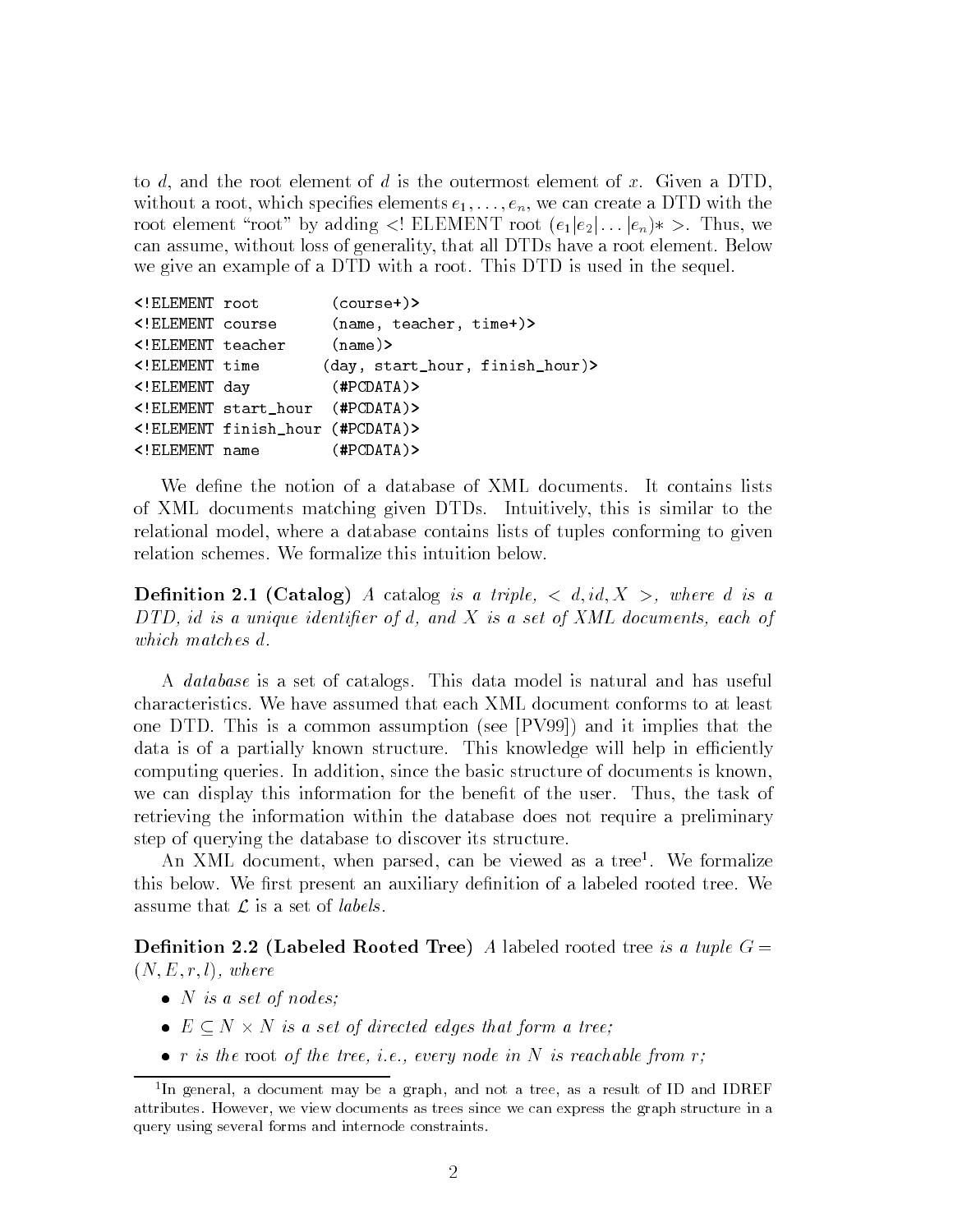•  $l : N \to \mathcal{L}$  is a labeling function that associates a label in  $\mathcal{L}$  with each non-terminal node.

**Definition 2.3 (Document Tree)** Let d be an XML document and let  $G =$  $(N, E, r, l)$  be a labeled rooted tree. Suppose that  $\alpha$  is a terminal mapping, i.e.,  $\alpha$ maps terminal nodes to atomic values and to attribute values appearing as data in d, and <sup>l</sup> maps non-terminal nodes to element and attribute names appearing in d. Then  $D = (G, \alpha)$  is the document tree of d if G is the parse tree of d and  $\alpha$  associates terminal nodes of G with the data they represent in d.

#### 3Query Syntax

We present the syntax of EquiX. EquiX is based on query forms generated by HTML. An EquiX query form is created by interactively exploring given DTDs. The user fills in text fields to specify constraints in a QBE-like style. In addition, the user species quantication of elements in the query and chooses elements to appear in the output. Intuitively, the user creates an \example" of the document that she is searching for, and EquiX finds all the documents that match this example. In Figure 1, we present an EquiX query, built from the DTD presented earlier. The query computes the courses not taught by Dr. Jekyll.

| Ven Go Communicator Idels<br>B»<br><b>D</b>                          | A    |
|----------------------------------------------------------------------|------|
| rost<br>$\sim$                                                       |      |
| one is<br>department<br>٠.<br>围                                      |      |
| 3486<br>course in<br>BU.<br>one is<br>м<br>neme in<br>E teacher<br>۰ |      |
| $=$ "It. Jakyll"                                                     |      |
| $t$ eacher<br>add                                                    |      |
| <b>EDUCE</b><br>add                                                  |      |
| add<br>department                                                    |      |
| Dogwood Dose                                                         | 医单体术 |

Figure 1: EquiX Query

## 3.1 Exploring DTDs

The user chooses a catalog from the database that holds the documents that she is interested in querying. The DTD of the catalog is explored to create a \template" of the document that is being searched for. In the beginning, the root element is displayed. The user opens a given element by clicking it, and EquiX displays the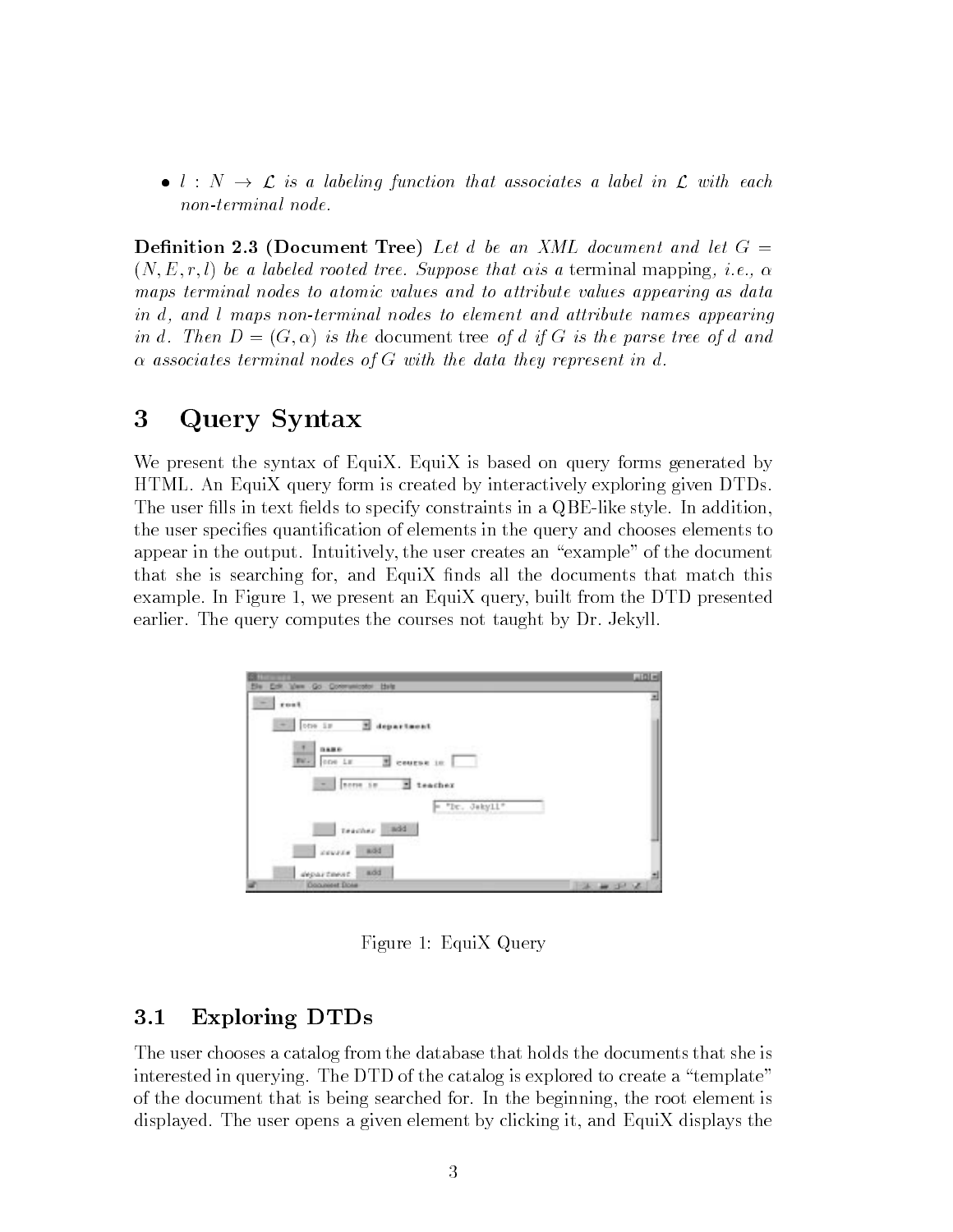attributes and elements defined within the given element. Indentation is used to show the nesting of elements. Some elements may be opened in several ways. For example, an element may be defined as a choice between several elements or as an optional element. In such cases, EquiX allows the user to decide how the element should be opened. If, in a DTD, an element is defined as appearing any number of times, the user can choose how many times the element should appear in the query (the button "add" shown in Figure 1 is used for that purpose). Attributes or elements defined as PCDATA, called *terminal elements*, appear on the screen with a text field. This allows the user to enter constraints on the data. Note that in Figure 1 the DTD is partially explored (i.e., some elements are opened).

After exploring the DTD, the output is defined by choosing elements to be pro jected. Pro jected elements are marked by adding the printing sign, Pr, to their names. The result document is automatically created by the query evaluation process.

### 3.2 Constraining Attributes and Terminal Elements

Attributes and elements defined as PCDATA are constrained in text fields. Text fields may contain conditions, variable definitions, and aggregate functions. A variable is denoted by the \$ sign, followed by a sequence of alphanumeric characters, e.g.,  $x$ . A constant is a word, a quoted phrase, or an alphanumeric prefix followed by the wild card symbol  $\ast$ . The wild card stands for any alphanumeric suffix.

An atomic condition is  $\theta t$ , where t is either a variable or a constant and  $\theta$ is one of  $\{<,>,\leq,\geq,=,\neq\}$ . A condition is an atomic condition or a boolean expression (i.e., conjunction, disjunction, negation) of conditions. Comparisons are interpreted as numerical comparisons if  $t$  is a number (or is bound to a number), and as comparisons with respect to lexicographical ordering if t is a string. In addition, we interpret equality as substring matching. Note that there are no known types in XML documents. Thus, if a numerical comparison is performed against string data, the result will always be false.

We allow the following aggregation functions in a query: count, sum, max, min, and avg. To apply an aggregation function to an attribute or a terminal element, the user simply types the function name in the corresponding text field. The argument of the function is the element in which the function is defined. The semantics of aggregation, e.g., the grouping elements, is discussed in Section 5. EquiX ignores data that violate the type constraint imposed by the aggregation function.

The aggregation function  $max(min)$  enables the user to find the maximal (minimal) value of an element e. However, it does not allow the user to easily  $\scriptstyle\rm m$ nd the values of another element  $e$  for which  $e$  gets its maximal (minimal)  $\scriptstyle\rm m$ value. For example, given a database containing student names and grades, the maximal grade can be found using the max function. However, it is difficult to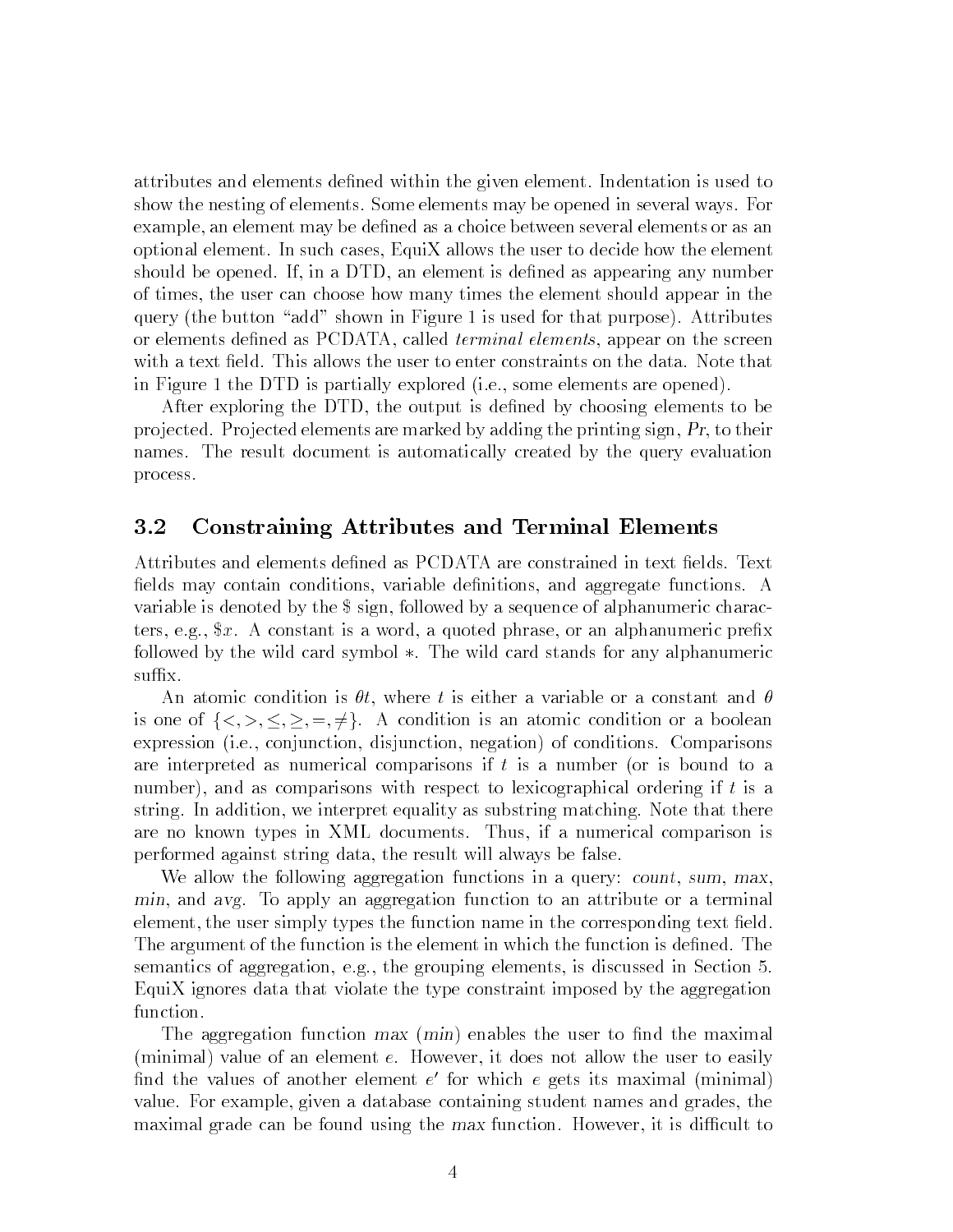find the name of the student that received the maximal grade. When querying in SQL, in order to retrieve this type of information, it is necessary to use nested queries. This is not intuitive and is difficult for a naive user. Therefore, we have included in Equi $\Lambda$  two *aggregation constraints*, denoted *max* and  $min$  . Typing an aggregation constraint in a field, constrains the field to its maximal or minimal value. Thus the effect of a nested query is acheived easily.

### 3.3 Constraining Non-Terminal Elements

Non-terminal elements are quantied. In addition they may also be aggregated with the count function. There are four quantifiers in EquiX, namely, One Is, None Is, All Are, Not All Are—a user friendly way of expressing  $\exists$ ,  $\neg \exists$ ,  $\forall$  and  $\neg \forall$ . Quantification is specified in a selection box located at the left of element names. The count function is activated similarly. Note that we only allow the count function on elements. All other aggregation functions are applied to atomic values, and non-terminal elements do not have atomic data associated with them.

#### 4Query Semantics

We translate query forms to trees to define the semantics of queries. We define a query tree below.

**Definition 4.1 (Query Tree)** A query tree is a tuple  $Q = (G, cond, quant, agg, P)$ , such that  $G = (N, E, r, l)$  is a labeled rooted tree, where:

- cond is a mapping of terminal nodes to conditions;
- quant maps each edge to a quantifier in  $\{\exists, \forall, \neg \exists, \neg \forall\};$
- agg is a partial mapping of nodes to aggregation functions in {count, sum, avg, max, min<sub>f</sub> or to aggregation constraints in  $\{$ minf, max $\}$ ;
- $P \subseteq N$  is the set of projected nodes of the query.

A query form is translated to a query tree in the obvious manner. Thus, the structure of the form (i.e., the hierarchy of elements and attributes) implies the structure of the query tree. The conditions in the form are represented by the function cond, and the projected elements of the form are represented by P. Note that for terminal nodes that are not constrained in the form, cond is defined as **true**. Quantification and aggregation of elements are represented by the mappings quant and agg, respectively. Each edge in the query tree is mapped by quant to one of the quantifiers.

In the general case, a query may be created from several forms, thus producing several query trees. We reduce the problem of querying using several query trees to querying using a single tree. Suppose that the user creates a query from  $k$  query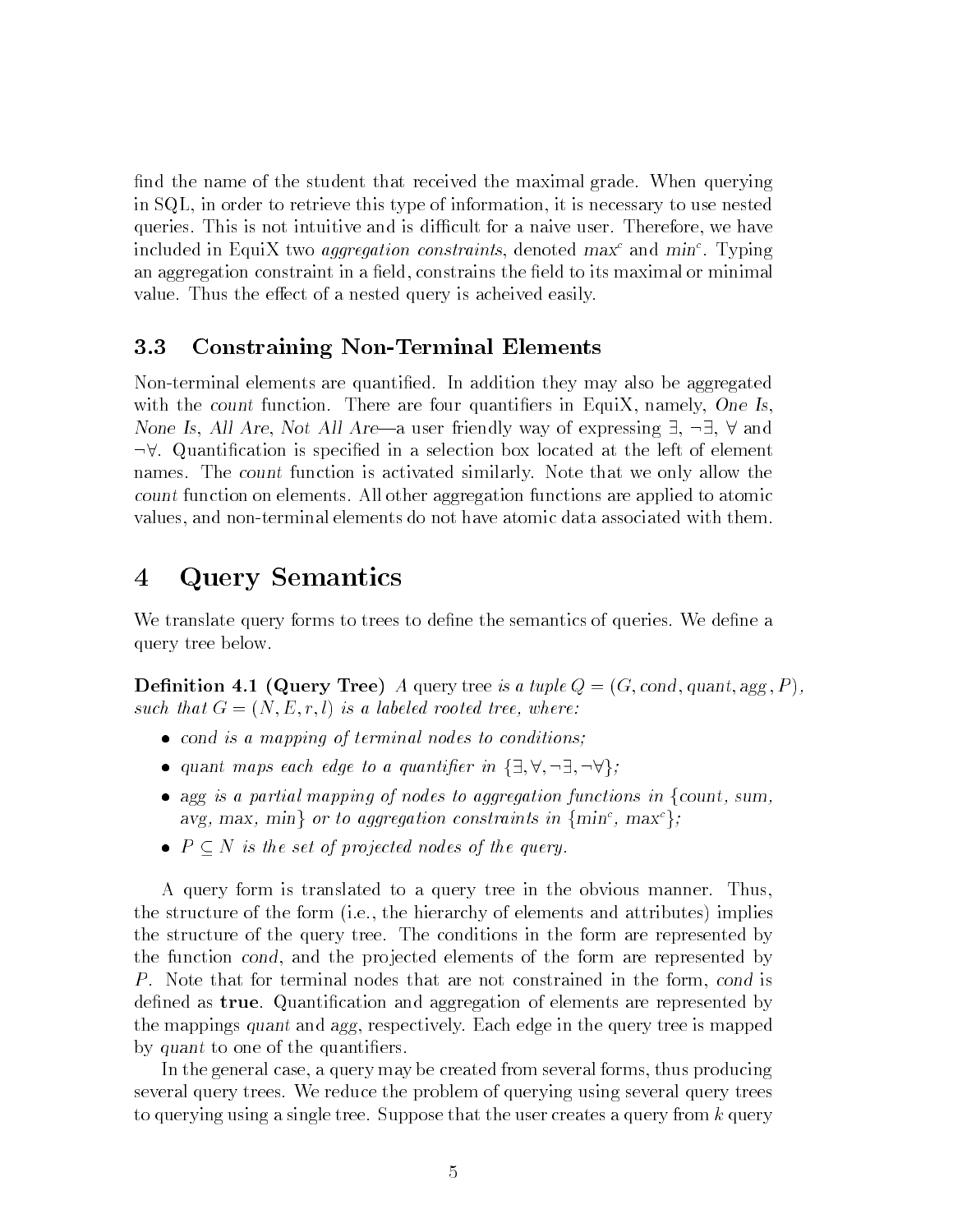forms, deriving trees  $Q_1,\ldots,Q_k$ . Suppose that the root of  $Q_i$  is  $r_i$ . We create a new query tree Q whose root is defined as  $\leq$ ELEMENT  $r(r_1,\ldots,r_k)$  >. This root is a virtual root since it does not actually appear in any DTD. We create a set of XML documents to be queried in the following way. For each set of documents  $D_1,\ldots,D_k$ , such that  $D_i$  is a document in the catalog of the DTD of  $Q_i$ , we create a document D that has r as a root and  $r_i$  as children of r. Thus, instead of evaluating  $Q_1,\ldots,Q_k$  on  $D_1,\ldots,D_k$ , we can evaluate Q on D. Therefore, we assume in the sequel that a query always yields a single query tree.

We consider the similarities between query trees and SQL queries. Query forms are derived from the catalogs of a database. Thus, the documents in the chosen catalog represent the FROM clause. We can view cond as representing the WHERE clause of the query, since it imposes conditions on the values of XML documents. If quant maps all edges to  $\exists$ , then the query tree represents a SELECT-FROM-WHERE query. But when other quantiers are used, one would have to use nested queries in order to express the same query in SQL. The usage of quantiers in EquiX query forms makes it much easier to express complex queries in EquiX than in SQL. In SQL, projected attributes and aggregation functions are expressed in the SELECT clause. In our formalism, aggregation is represented by the mapping agg, and the nodes that are included in the result are represented by P.

In this section we present the semantics of an EquiX query. To simplify we assume that there are no aggregation functions, aggregation constraints or variables in the query. We discuss an appropriate extension for aggregation functions and constraints in Section 5. Variables are necessary for internode constaints. Thus, variables are required in order to constrain two nodes to have the same value. However, when comparing a single node to a constant, constants are not necessary. Extending the semantics to deal with variables involves some subtle problems. First, when using variables in a query, where do they get their bindings? Second, how do the quantifications effect the meaning of a query with variables? To solve the first problem, EquiX requires the user to specify one node in the query where a given variable gets its bindings. In all other nodes, the variable may be used as part of a constraint. We have also solved the second problem by appropriately extending the semantics presented in this section. However, we will not present this extension here for lack of space.

When describing the semantics of a query in a relational database language, such as SQL or Datalog, the term matching can be used. The result of evaluating a query are all the tuples that match the schemas mentioned in the query and satisfy the constraints. We describe the semantics of an EquiX query in a similar fashion. We first present an auxillary definition.

We can divide the nodes in a query tree into two different classes. A node  $n$ is a *negative node* if the path from the root to n has an odd number of negated quantifiers. (i.e.,  $\neg \exists$ , or  $\neg \forall$ ). Otherwise, n is a *positive node*. Note that negation in a query adds implicit "or"s to the query. If we were to push the negations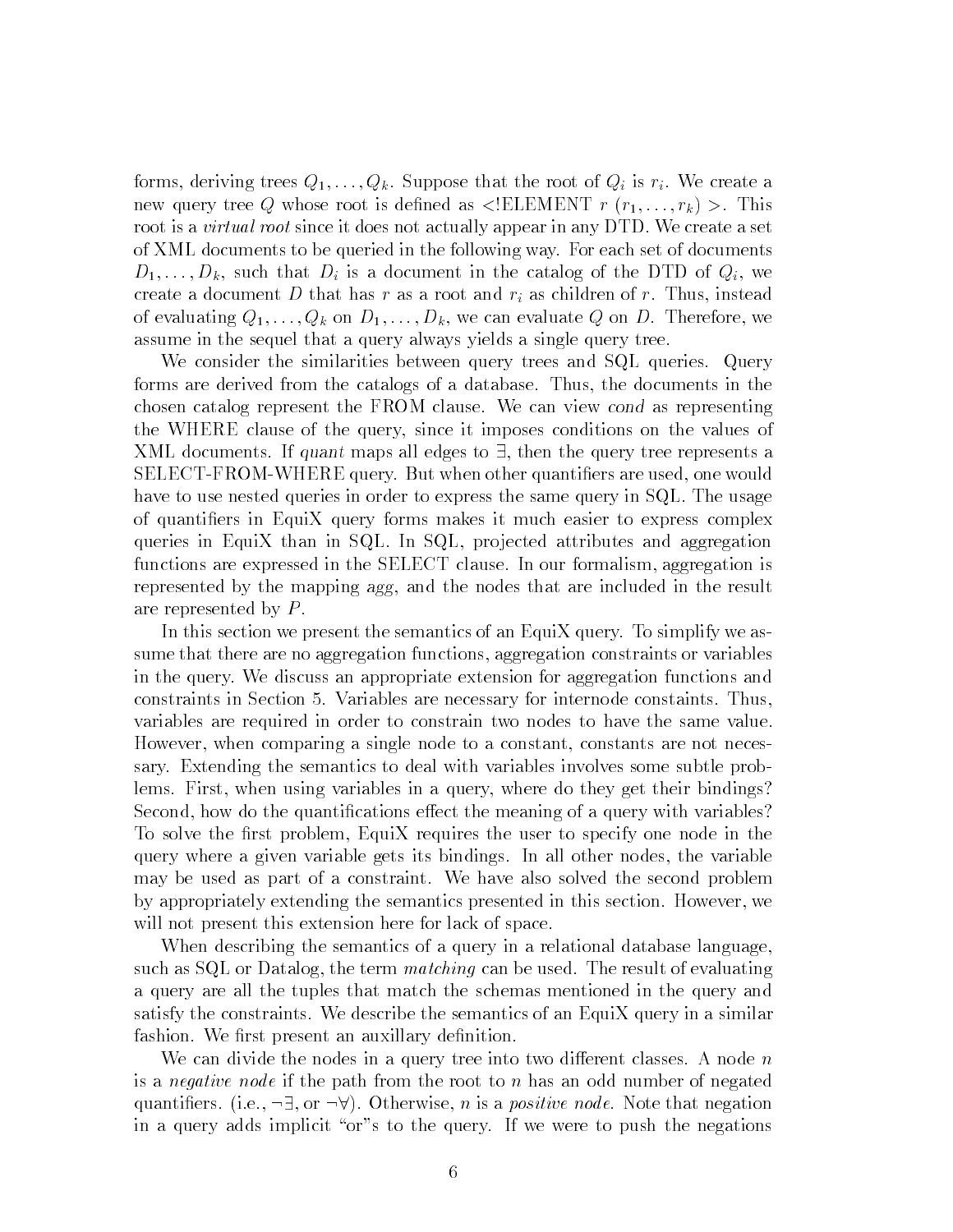in the quantifiers down the tree, we would derive an *and-or tree*. Intuitively, negative nodes correspond to "or" nodes and positive nodes correspond to "and" nodes. Thus, beneath a negative node we must satisfy at least one child, while beneath a positive node we must satisfy all children. We define a set of support for a query <sup>Q</sup> to be a set of nodes that must be satised in order to satisfy Q. Observe that a given query may have many different sets of support.

**Definition 4.2 (Set of Support)** Consider the query tree  $Q$  with nodes  $N_Q$ and root  $r_Q$ . We say that  $S \subseteq N_Q$  is a set of support in Q if the following holds:

1.  $r_Q \in \mathcal{S}$ ; 2. if  $n \in \mathcal{S}$ , then  $p(n) \in \mathcal{S}$ , where  $p(n)$  denotes the parent of n; 3. if  $n \in S$  is a positive node, then all the children of n are in S; 4. if  $n \in S$  is a negative node, then at least one child of n is in S.

We say that n is a node of support if n is in  $S$ .

Note that Condition 1 insures that the root is a node of support, i.e. it must be satised. Condition 2 insures that the set of nodes has a tree-like structure. Condition 3 insures that beneath positive nodes ("and" nodes) all children must be satisfied, and Condition 4 insures that beneath negative nodes ("or" nodes) at least one child must be satised.

Consider an edge  $(n, m)$  with quantifier quant $(n, m)$  in a query. If m is a positive node, then in order to satisfy m, we must satisfy  $quant(n, m)$ . However, observe that if m is a negative node, then satisfying m actually entails satisfying the quantification  $\neg \text{quant}(n, m)$ . Thus, we say that the *virtual quantifier* of an edge  $(n, m)$ , denoted vquant $(n, m)$ , is quant $(n, m)$  if m is a positive node and  $\lnot$ quant $(n, m)$  if m is a negative node.

**Definition 4.3 (Matching)** Let  $D = (G_D, \alpha)$  be a document tree, with  $G_D =$  $(N_D, E_D, r_D, l_D)$ , and let  $Q = (G_Q, cond, quant, agg, P)$  be a query tree, with  $G_Q = (N_Q, E_Q, r_Q, l_Q)$ . Suppose that S is a set of support of Q. Suppose that  $\mu$ is a function  $\mu : N_Q \to 2^{N_D}$ , such that the following hold

- 1.  $\mu(r_Q) = \{r_D\};$
- 2. if  $n' \in \mu(n)$ , then  $l_D(n') = l_O(n)$ ;
- 3. if  $n' \in \mu(n)$ , then  $p(n') \in \mu(p(n))$ ;
- 4. if  $(n, m) \in E_Q$ ,  $n' \in \mu(n)$ , and  $m \in S$ , then the following holds:
	- if vquant $(n, m) \in {\exists, \neg \forall}$ , then  $\mu(m)$  contains exactly one child of n'.
	- if vquant $(n, m) \in {\forall, \neg \exists}$  then  $\mu(m)$  contains all the children of n'.

Then  $\mu$  is a matching of D to Q w.r.t. (with respect to) S.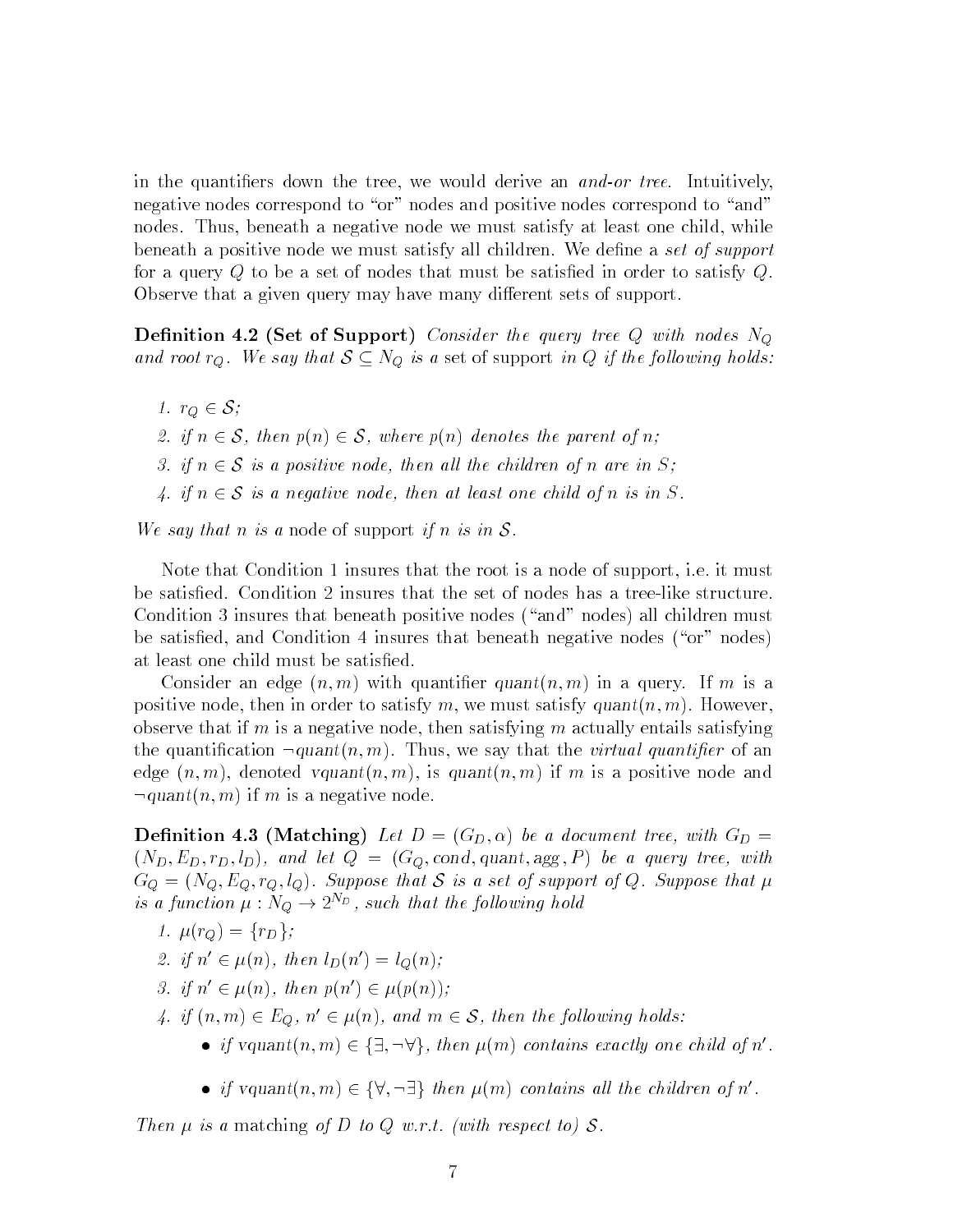Note that Condition 1 requires that the root of the document is matched to the root of the query, Condition 2 insures that matching nodes have the same label, and Condition 3 requires matchings to have a tree-like structure. Condition 4 compels  $\mu$  to satisfy the quantification constraints of the query for all the nodes in the set of support  $S$ .

We now define when a matching satisfies a document. As in the relational case, this will enable us to describe the result of evaluating EquiX queries. We first present an auxillary definition of the satisfaction of a node of a document tree with respect to a matching and a query. This definition is recursive on the structure of the query.

**Definition 4.4 (Satisfaction of a Node)** Let D be a document tree with nodes  $N_D$  and terminal mapping  $\alpha$ . Let Q be a query tree with nodes  $N_Q$ , quantification quant, and conditions cond. Let  $S$  be a set of support and let  $\mu$  be a matching of D to Q w.r.t. S. Suppose that  $n \in \mu(n)$  for some  $n \in N_D$  and  $n \in S$ . We say that n' satisfies n w.r.t.  $\mu$ , denoted  $n' \models_{\mu, \mathcal{S}} n$ , if the following conditions hold:

- if n is a terminal node, then cond(n) is true with respect to  $\alpha(n')$ ;
- if n is an internal node, then for each child m of n, such that  $m \in \mathcal{S}$ , the following holds:
	- 1. if quant $(n, m) \in \{\exists, \forall\}$ , then for all  $m' \in \mu(m)$  it holds that  $m' \models_{\mu, \mathcal{S}}$ m;
	- 2. if  $quant(n,m) \in \{\neg \exists, \neg \forall\}$ , then for all  $m' \in \mu(m)$  it holds that  $m' \not\models_{\mu,S} m;$

Definition 4.5 (Satisfying Matching) Consider a document tree D with root  $r_D$ , and query tree Q with root  $r_Q$ . Let  $\mu$  be a matching of D to Q w.r.t. S. Then  $\mu$  is a satisfying matching, denoted  $D \models_{\mu, \mathcal{S}} Q$  if  $\mu$  is a matching, such that  $r_D \models_{\mu, \mathcal{S}} r_Q.$ 

Recall that a query is created by exploring a DTD that relates to a catalog. This catalog has a list of XML documents associated with it in the database. Having now defined when a matching satsfies a query, we specify the output of evaluating a query on an XML document. The result of evaluating a query will be the ouptut of evaluating the query on each document in the queried catalog.

For a given document, query processing can be viewed as a process of singling out the nodes of the document tree that will be part of the output. Thus, intuitively, the result of evaluating a query on a document is a subtree of the document. Given a query and document tree, it is only necessary to specify which nodes of the document tree are *marked*, i.e., appear in the output.

Consider a document D with nodes  $N_D$  and a query Q with projected nodes  $P_Q$ . Let M be the set of all pairs of a satisfying mapping  $\mu$  and a set of support S of Q, such that  $D \models_{\mu,S} Q$ . Formally,  $\mathcal{M} := \{(\mu, \mathcal{S}) \mid D \models_{\mu,S} Q\}$ . We consider two options for marking nodes of D.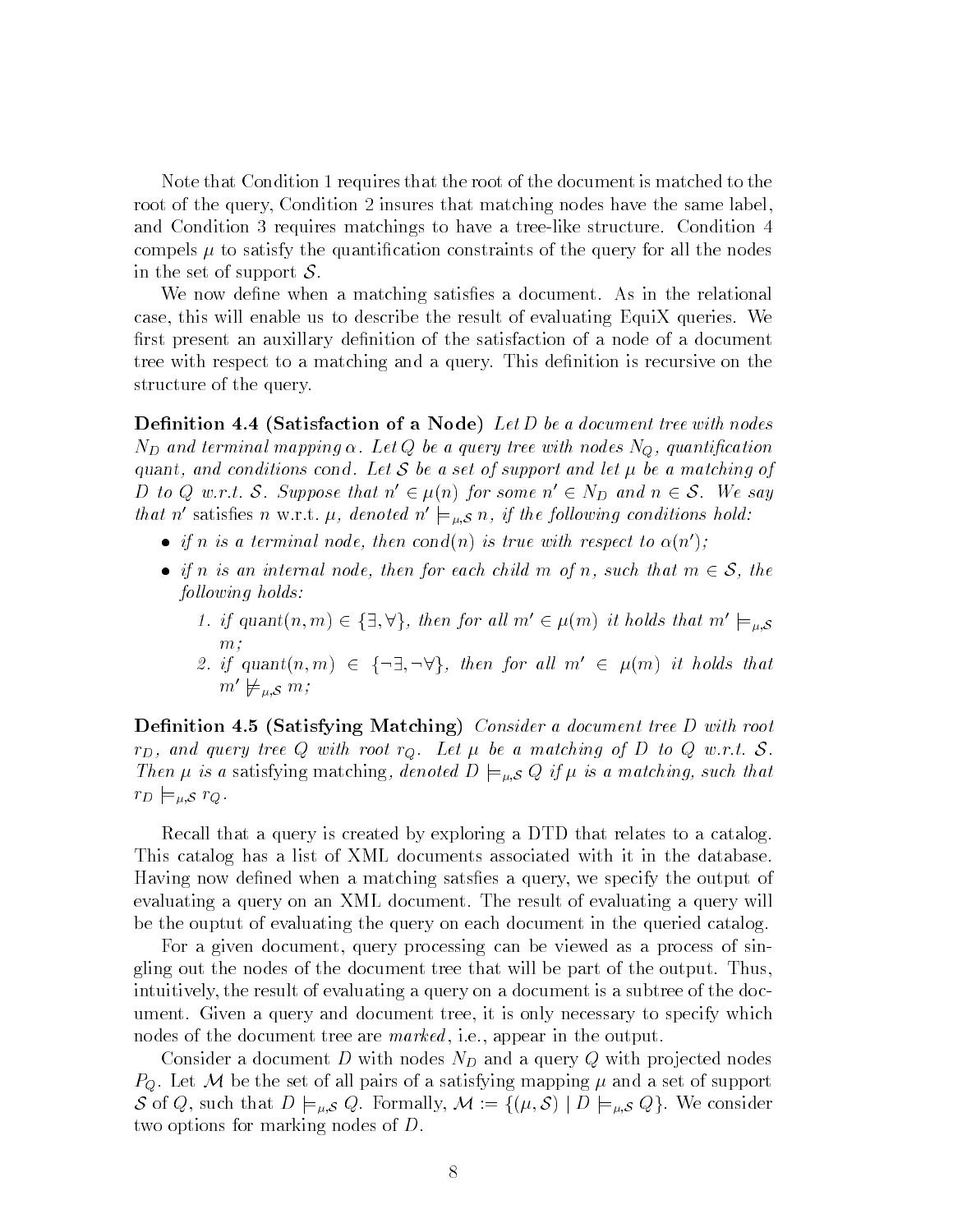Association Marking Intuitively, we mark all the nodes in the document that are associated with a marked node in the query (i.e., a node in  $P$ ) by a satisfying matching. This is similar to finding the output of an  $SQL$  query, since all elements that match the query and are included in the projection appear in the result. Formally, we define the set of nodes marked in the following way:

 $AM(Q, D) = \{n' \in N_D \mid (\exists \mu)(\exists \mathcal{S})(\exists n)((\mu, \mathcal{S}) \in \mathcal{M} \land n \in P \land n' \in \mu(n))\}$ 

Witness Marking Once again we mark nodes in the document that are associated with a marked node in the query by a satisfying matching. However, we restrict ourselves to marking only such nodes that \bear witness" to the satisfaction of the query. Recall that negation in a query can create an implicit "or." Thus, some nodes bear witness to the satisfaction of the "or" (i.e., those in the set of support) while others do not. We only mark the nodes of the first type. This option is more intuitive for a naive user, since only values that satisfy the query will appear in the result. Thus, the set of nodes marked is defined as:

$$
WM(Q, D) = \{n' \in N_D \mid (\exists \mu)(\exists \mathcal{S})(\exists n)((\mu, \mathcal{S}) \in \mathcal{M} \land n \in P \land n' \in \mu(n) \land n \in \mathcal{S})\}
$$

We now define the *association-marking result tree*  $R_{AM}(Q, D)$  of evaluating a query Q on an XML document D. A witness-marking result tree  $R_{WM}(Q, D)$  can be defined similarly.

Definition 4.6 (Association-Marking Result Tree) Let  $D = (G_D, \alpha_D)$  be a document tree, where  $G_D = (N_D, E_D, r_D, l_D)$ , and let Q be a query. The association-marking result tree of evaluating <sup>Q</sup> on <sup>D</sup> is the document tree  $R_{AM}(Q, D) = (G_R, \alpha_R)$ , where  $G_R = (N_R, E_R, r_R, l_R)$  and the following hold:

- $N_R := AM(Q, D)$  U descendants $(AM(Q, D))$  U ancestors $(AM(Q, D));$
- $r_R = r_D;$
- $E_R$ ,  $l_R$ , and  $\alpha_R$  are  $E_D$ ,  $l_D$ , and  $\alpha_D$ , respectively, restricted to  $N_R$ .

Note that descendants(N) is the set of descendants of N and ancestors(N) is the set of ancestors of N. We add the set of descendents to insure that there is actual information (i.e., PCDATA) in the result. Adding the set of ancestors insures that the result is a rooted tree, and thus, is in the same data model as the input. We say that R is a result tree if R is an association-marking result tree or a witness-marking result tree. For queries without negation, associationmarking result trees and witness-marking result trees are always identical, as the proposition below claims.

**Proposition 4.7** Let Q be a query tree and D be a document tree. Suppose that Q does not contain any edges quantified by a negated quantifier. Then  $R_{AM}(Q, D) = R_{WM}(Q, D).$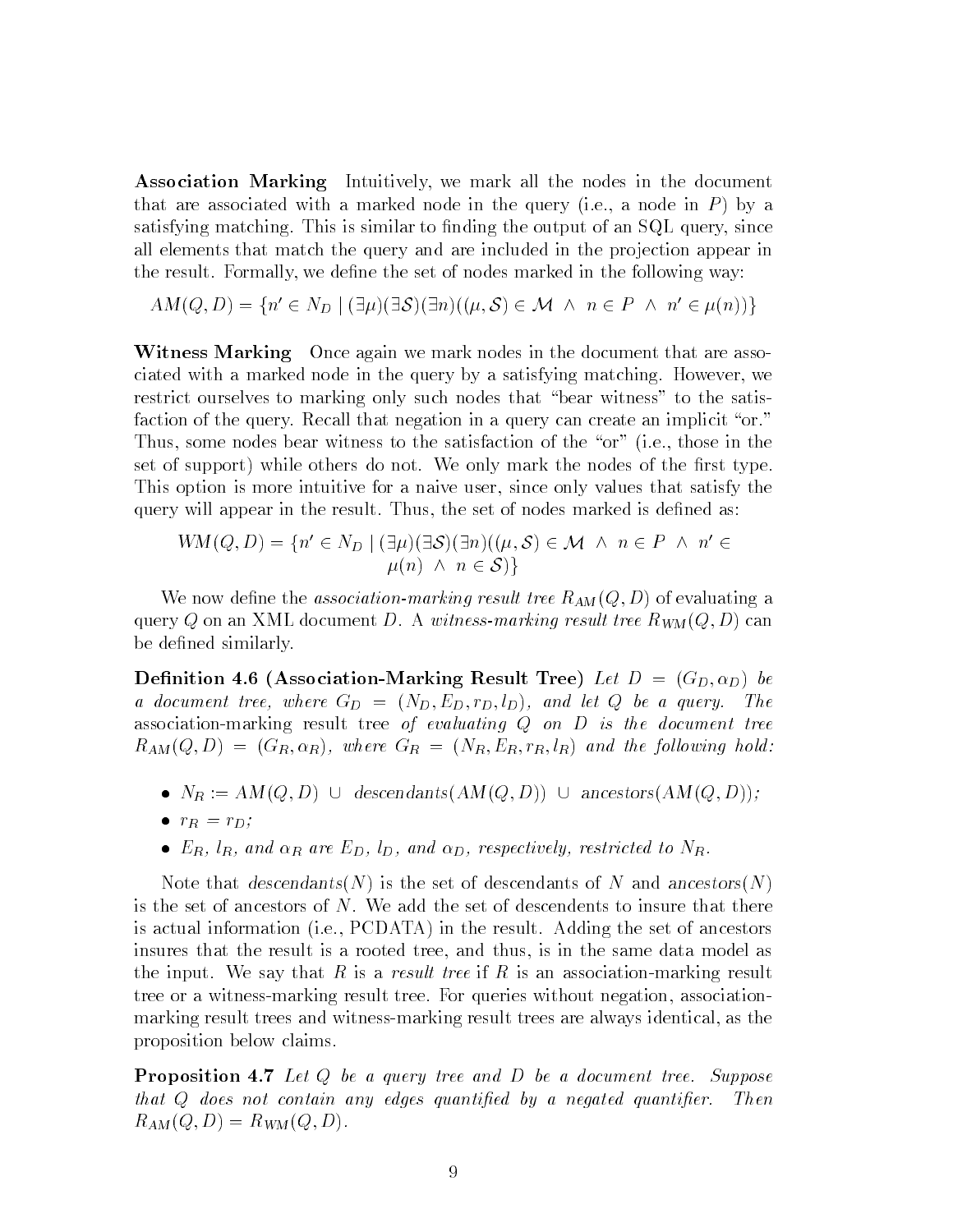#### 5Query Evaluation

We present an algorithm for evaluating a query on a document. To simplify, we assume that the query contains neither variables nor aggregation. It is straightforward to extend our algorithm to deal with variables and aggregation. The algorithm presented computes the witness marking of a given document with respect to a given query. The association marking of a document tree can be computed similarly by making appropriate modications to the algorithm.

It would seem that computing a witness marking should be computationally expensive. There is an exponential number of sets of support and an exponential number of matchings. Thus, it would seem difficult to find a polynomial algorithm for this problem (where both the query and the database are considered as the input). Quantiers in the query add an additional source of complexity to the query processing. Roughly speaking, however, query evaluation in this case is analogous to evaluating a first-order query that can be written using only two variables. Therefore, using dynamic programming we can in fact derive an algorithm that runs in polynomial time, even when the query is considered part of the input (i.e., combined complexity).

In Figure 2 we present a polynomial algorithm for computing the witness marking of a document, given a query. This algorithm uses the procedure shown in Figure 3 in order to check if a document node satisfies a query node. Note that  $path(n)$  is the sequence of element names on the path from the root of the query to n. The predicate  $pos(n)$  is true if n is a positive node and is false otherwise. where  $\alpha$  is an array is an array of size  $\alpha$  , where  $\alpha$  is a size  $\alpha$  , where  $\alpha$  ,  $\alpha$ are the nodes in the query and  $N_D$  are the nodes in the document. The value in sat\_array $[n,n']$  will be true if n' satisfies n for some pair of a matching and a set of support. Observe that in Figure 2 we order the nodes by descending depth. This insures that when Satisfies  $(n',n,sat.array)$  is called, the array sat array is already updated for all the children of  $n^{\prime}$  and n. The algorithm Witness Marking does not explicitly create any matchings or sets of support. However, the following the following lemma holds.

**Lemma 5.1** Let Q be a query tree with projected nodes P and let D be a document tree. A node n' in the document tree is returned by Witness\_Marking if and only if there is a set of support  $S$ , a matching  $\mu$ , and a query node n, such that the following hold:

- $n \in P$ , i.e., n is a projected node in the query;
- $n' \in \mu(n)$ , i.e., n' is associatd with n in the matching;
- $n \in \mathcal{S}$ , i.e., n is a node of support;
- $D \models_{\mu, \mathcal{S}} Q$ , i.e., D satisfies Q w.r.t.  $\mu$  and S.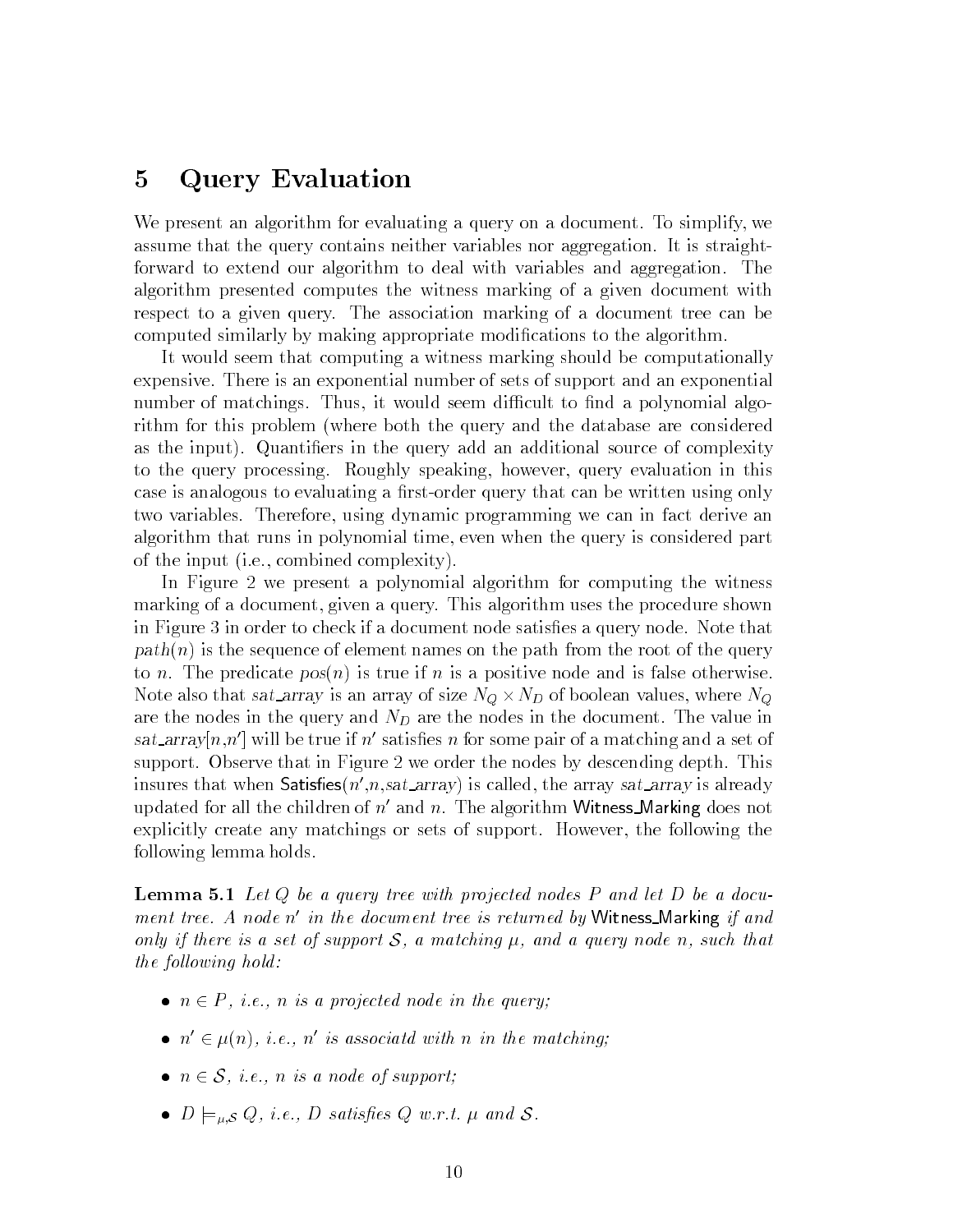

Figure 2: Witness Marking Evaluation Algorithm

**Theorem 5.2** Given a query tree Q with nodes  $N_Q$  and a document tree D with nodes  $N_D$ , the result of Witness\_Marking  $(Q, D)$  is equal to  $WM(Q, D)$ . In addition, Witness\_Marking runs in time  $O(|N_Q|\cdot|N_D|^2)$ .

As stated above, Witness Marking can be generalized to deal with variables and aggregation. Note that in the general case, query evaluation is polynomial only if we assume that the query is fixed (i.e., data complexity). Adding aggregation alone does not effect the complexity of the computation. Thus, a query without variables and with aggregation can still be computed in polynomial time. Note that when computing a query with aggregation, the grouping variables (i.e.,  $\alpha$  elements) must be defined. To simplify this process for the user, EquiX groups according to the lowest element, above the aggregation function, that was projected by the user. This is a natural choice for grouping, since it takes advantage of the tree structure of the document, and thus suggests a polynomial algorithm. In the result of a query with aggregation, an edge with the aggregation value is added to the grouping element.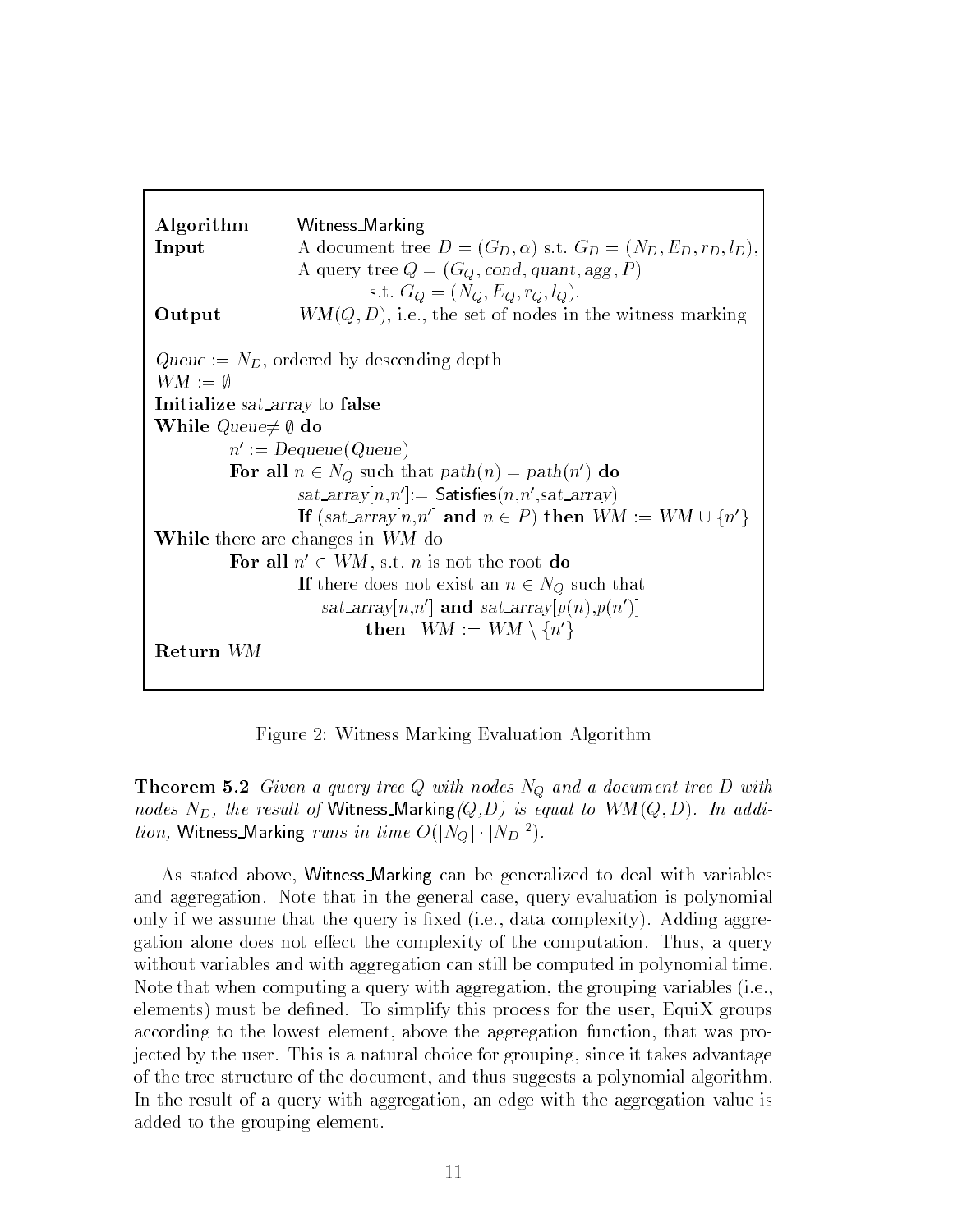```
 Satisfies (n, n', sat\_array)Input A query node nA document node n<sup>l</sup>A partially filled array sat array such that sat array [m,m]is true if m' satisfies mOutput true if n' satisfies n and false otherwise
If n is a terminal node then
          status := the value of cond(n) with respect to \alpha(n')Else
          Let M be the set of children of n in Q;
          For each m \in M do:
                    Let M' be the set of children, m', of n' in D
                              such that l_D(m) = l_Q(m')Switch quant((n, m)):
                               \exists: status<sub>m</sub> := \bigvee_{m' \in M'} sat_array[m,m']\forall: \; status_m := \; \; \wedge_{m' \in M'} \; sat\_array[m,m']\neg \exists: status<sub>m</sub> := \neg (\bigvee_{m' \in M'} sat\_array|m,m'|)\neg \forall : status_m := \neg(\bigwedge_{m' \in M'} sat\_array|m,m'|)status := \bigwedge_{m \in M} status<sub>m</sub>
If (pos(n) and status) Return true
Else If (not pos(n) and not status) Return true
Else Return false
```
Figure 3: Satisfaction of a Node Procedure

#### 6Creating Query Results

The result of an EquiX query is a catalog. In this section we define the XML documents and the DTDs that are the result of query processing. We do not require the user define explicity the structure of the result. Thus, querying is made easier.

When applying a query Q to an XML document D, a result tree R is created. The result tree is actually a document tree created by projecting out some of the nodes from the document. Thus, the resulting document is an XML document whose parse tree is  $R$ . Note that we create the resulting document while retaining the structure of the original document with respect to the elements projected onto. Queries are applied to several documents, and thus, a set of documents is created.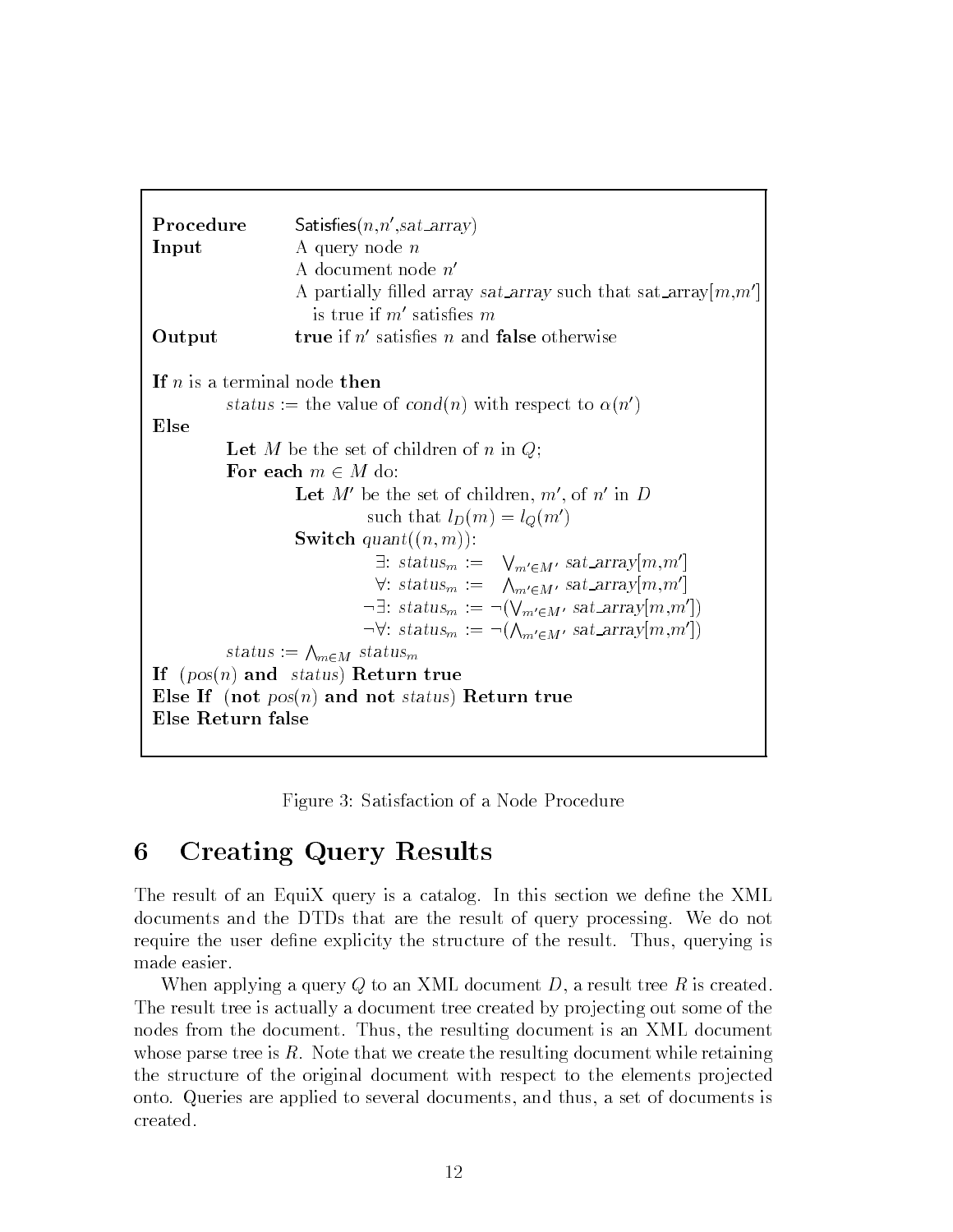We now consider the problem of creating a DTD for the resulting catalog, called a result  $DTD$ . A result DTD is a DTD to which all resulting documents conform. This DTD is based on the definitions in the *original DTD*, i.e., the DTD from which the query was created. The result DTD must contain a definition for all elements that might appear in the result. Consider a document  $D$  and query Q with the labeling function  $l<sub>Q</sub>$  and the set of projected nodes P. The elements that may appear in the result are either labels of each node  $n'$  in D that satisfies a node n in P or labels of ancestors or descendants of node  $n'$ . We can find these elements in two steps.

We first extend  $P$  to include all the ancestors and descendants of  $P$  in  $Q$ . We call this extension  $P^+$ . Clearly all the elements that are labels of nodes in  $P^+$ must be defined in the result DTD.

Consider a node  $n'$  that corresponds to a node n in the query. Note that while the ancestors  $n'$  correspond to nodes in the query, some of the descendants may not. This follows since the result tree contains all the descendents of marked nodes in the document tree, even if <sup>Q</sup> is not be explored to the full depth of the document. Thus, our *second* step is to find the labels (i.e., element names) of these nodes. This can be done by recursively examining the original DTD in the following fashion. We say that an element  $e$  is a descendant of an element  $\hspace{0.1mm}$  $e$  in a given DTD if  $e$  appears in the content definition of  $e$ , or if  $e$  appears in  $\blacksquare$ the content definition of an element  $e$  -that is a descendent of  $e$ . (The *content*  $\sim$ *definition* of an element e is  $\varphi$  if e is defined as  $\leq$ ELEMENT e  $\varphi$  >.) Thus, the element names of the descendents of  $n'$  are the descendents of  $l_Q(n)$  in the original DTD.

We can now formally describe the set of elements  $\mathcal E$  that must be defined in the result DTD. This set is actually the union of two sets that we dene as:

- $\bullet$   $\varepsilon_1 := \{e | \exists n | (q(n) = e \land n \in P^+) \},$  i.e., the labels of nodes projected, or their ancestors and descendants in Q;
- $\mathcal{E}_2 := \{e | (\exists n)(n \in P \land e \in descendants(l_Q(n)))\}, i.e., the labels of descent$ dents according to the original DTD.

Then the set of elements that must be defined in the result DTD is  $\mathcal{E} := \mathcal{E}_1 \cup \mathcal{E}_2$ .

We must also define the attributes appearing in the result DTD. These attributes are exactly those in the original DTD, but all attributes are dened as  $#IMPLIED.$  For elements for which an aggregation value is defined in the result tree, we add an attribute with this value. We add the aggregate value as an attribute, since the aggregation value can be seen as a property of the grouping element.

We present an algorithm for creating the content definition of an element e 2 E.C. Intuitively, any elements that will not appear in the result to any  $\alpha$ query must be removed from the original DTD in order to form the result DTD. Quantification in a query can also effect the result DTD. Recall that beneath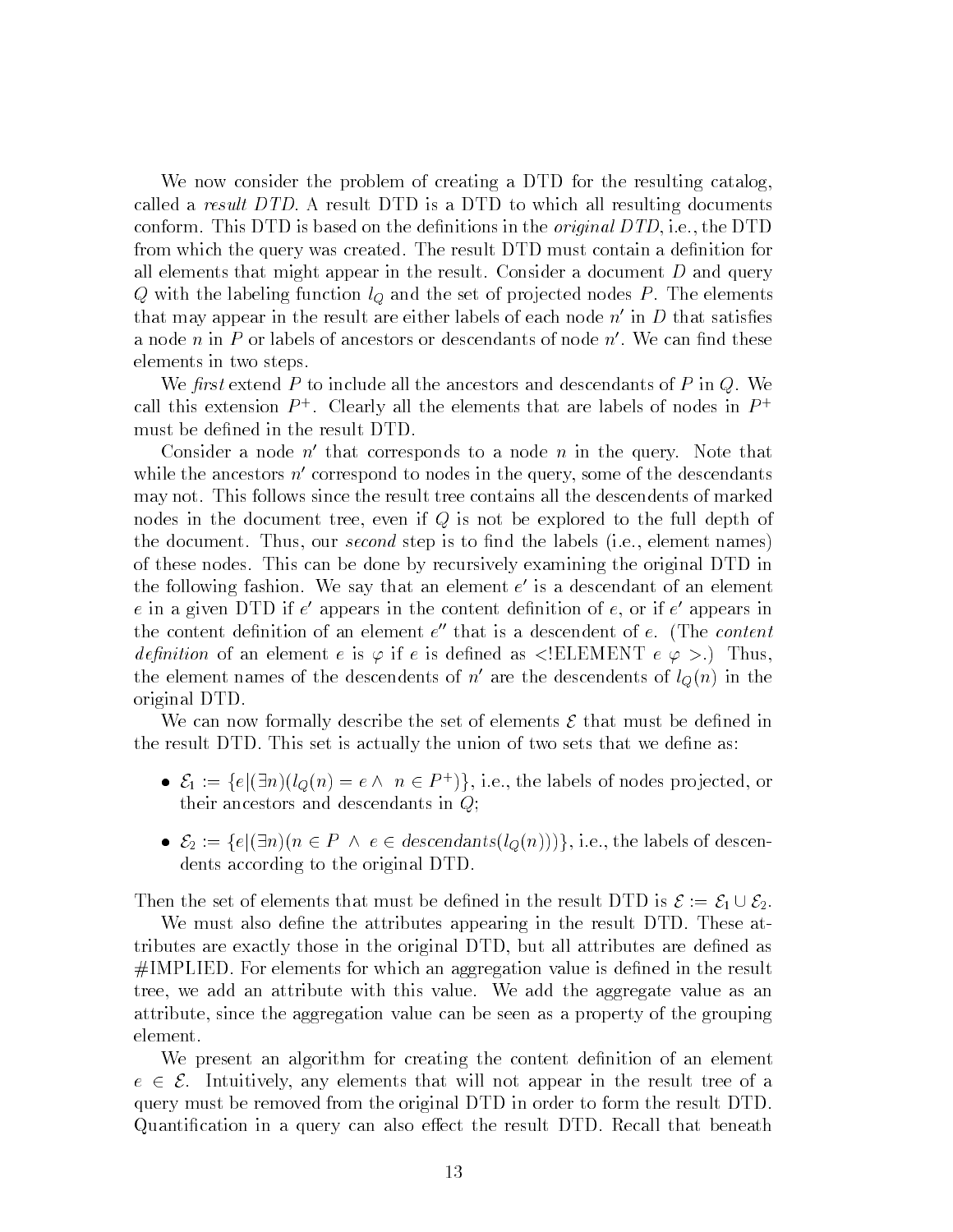negative nodes it is sufficient to satisfy only one child. However, we have no a priori knowledge which child will be satisfied, and thus, marked. Therefore, we must relax the original DTD to fit the result.

The algorithm for creating result content definitions is presented in Figure 4. This algorithm uses the apreocedure presented in Figure 5 in order to simplify the content definition it creates. The actual result DTD is created by gathering the content definitions for all  $e \in \mathcal{E}$  and adding the attribute definitions. It is easy to see that the algorithm in fact produces a DTD appropriate for the result and that it runs in polynomial time.

**Theorem 6.1** Consider a query  $Q$  formed from a DTD  $T$  and a document  $D$ . Let R be the result tree created by evaluating Q on D. Let  $\mathcal{T}'$  be the result DTD formed by the process described above. Then R conforms to  $\mathcal{T}'$  and the process of formulating  $\bm{\eta}$  is polynomial in the size of  $Q$  and  $\bm{\eta}$  .

Figure 4: DTD Definition Generation Algorithm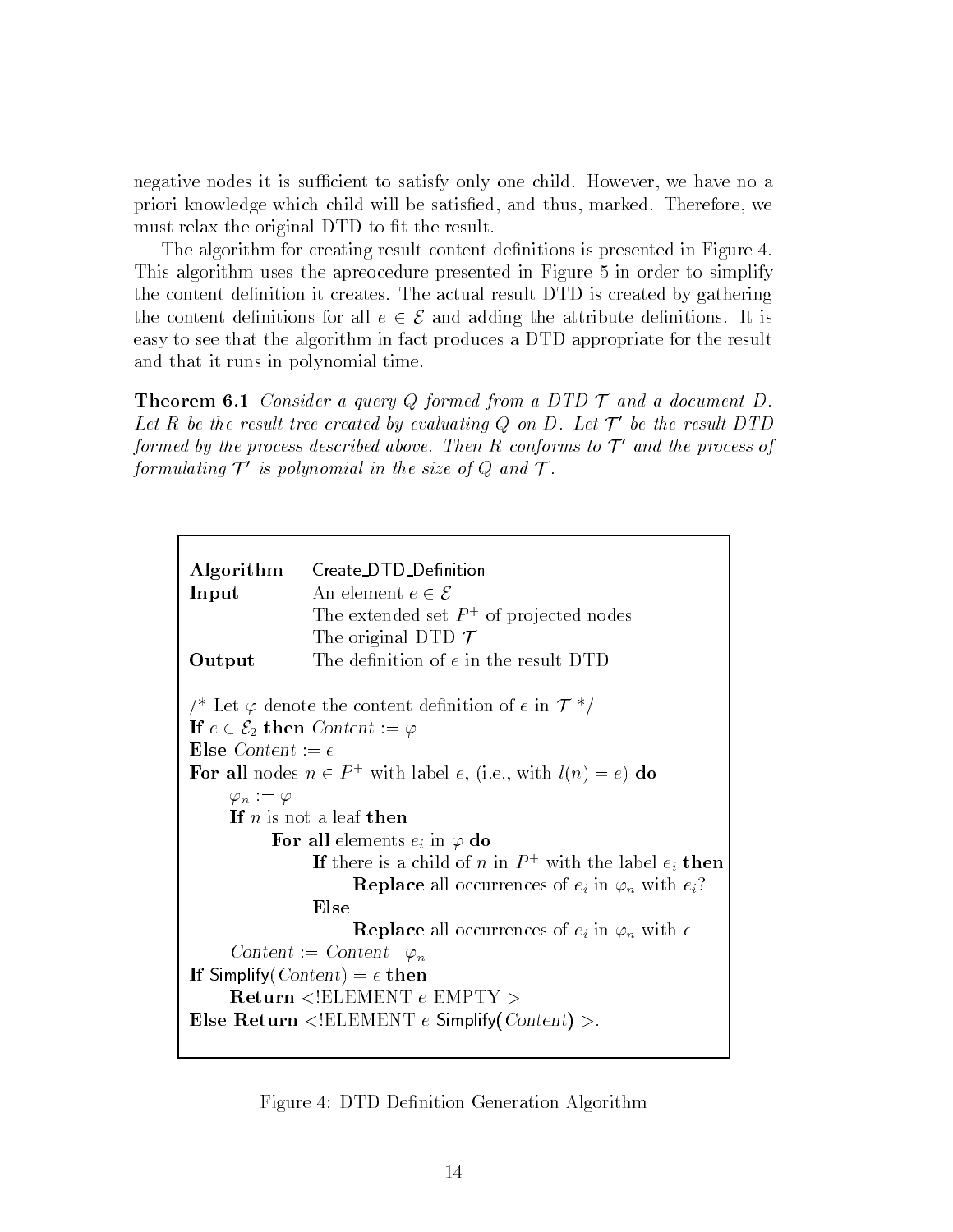| <b>Procedure</b> Simplify( $\varphi$ ) | <b>Input</b> Content definition $\varphi$<br><b>Output</b> Simplified content definition of $\varphi$                                                                                                                                                                                                                                                                                              |
|----------------------------------------|----------------------------------------------------------------------------------------------------------------------------------------------------------------------------------------------------------------------------------------------------------------------------------------------------------------------------------------------------------------------------------------------------|
|                                        | <b>While</b> there is a change in $\varphi$<br><b>Apply</b> the following rules to $\varphi$ or its subexpressions<br>1. $(t, \epsilon) \Rightarrow t \qquad 5. (\epsilon)? \Rightarrow \epsilon$<br>2. $(\epsilon, t) \Rightarrow t$ 6. $(\epsilon)* \Rightarrow \epsilon$<br>3. $(t   \epsilon) \Rightarrow t$ ? 7. $(\epsilon)$ + $\Rightarrow \epsilon$<br>4. $(\epsilon   t) \Rightarrow t$ ? |

Figure 5: Definition Simplifying Algorithm

We say that a result DTD  $\mathcal T$  is tight ([PV99]) if there does not exists a result  $DID$  T  $J$  , such that the set of documents conforming to  $J$  -is properly contained in  $\overline{D}$ the set of documents conforming to  $\mathcal T$ . Clearly, tightness is a desirable property, since a tighter result DTD describes more precisely the resulting documents. Our algorithm does not necessarily create a tight result DTD. However, we show that there are queries and DTDs for which a tight result DTD must be exponential in the size of the original DTD.

**Theorem 6.2** There is a query Q derived from a DTD  $\mathcal{T}$ , such that if  $\mathcal{T}'$  is a tight result DTD of Q, then  $\mathcal{T}'$  is of size  $O(|\mathcal{T}|!)$ .

Proof. Consider a DTD containing the following definition:

 $\langle ELEMENT \r(a_1, \ldots, a_k) \rangle$ 

We create a query tree with root r and children  $a_1,\ldots,a_k$ . Suppose that all the nodes  $a_i$  are projected onto and all the edges in the tree (i.e., those from r to  $a_i$ ) are existentially quantified. In all result documents the elements  $a_i$  must appear. However, they can appear in any order. Thus, a tight result DTD must consider  $k!$  different orderings of the elements, proving the claim.  $\Box$ 

Note that our algorithm will produce a compact result DTD for the example in the proof. The content definition of r will be  $\leq !ELEMENT$  r  $(a_1?$ ,  $\dots, a_k?$ )\* >. Observe that an exponential blowup of the original DTD is undesirable for two reasons. First, creating such a DTD is intractable. Second, if the result DTD is of exponential size, then it is difficult for a user to re-query previous results. Thus, our algorithm for creating result DTDs actually returns a convenient DTD, although it is not always tight.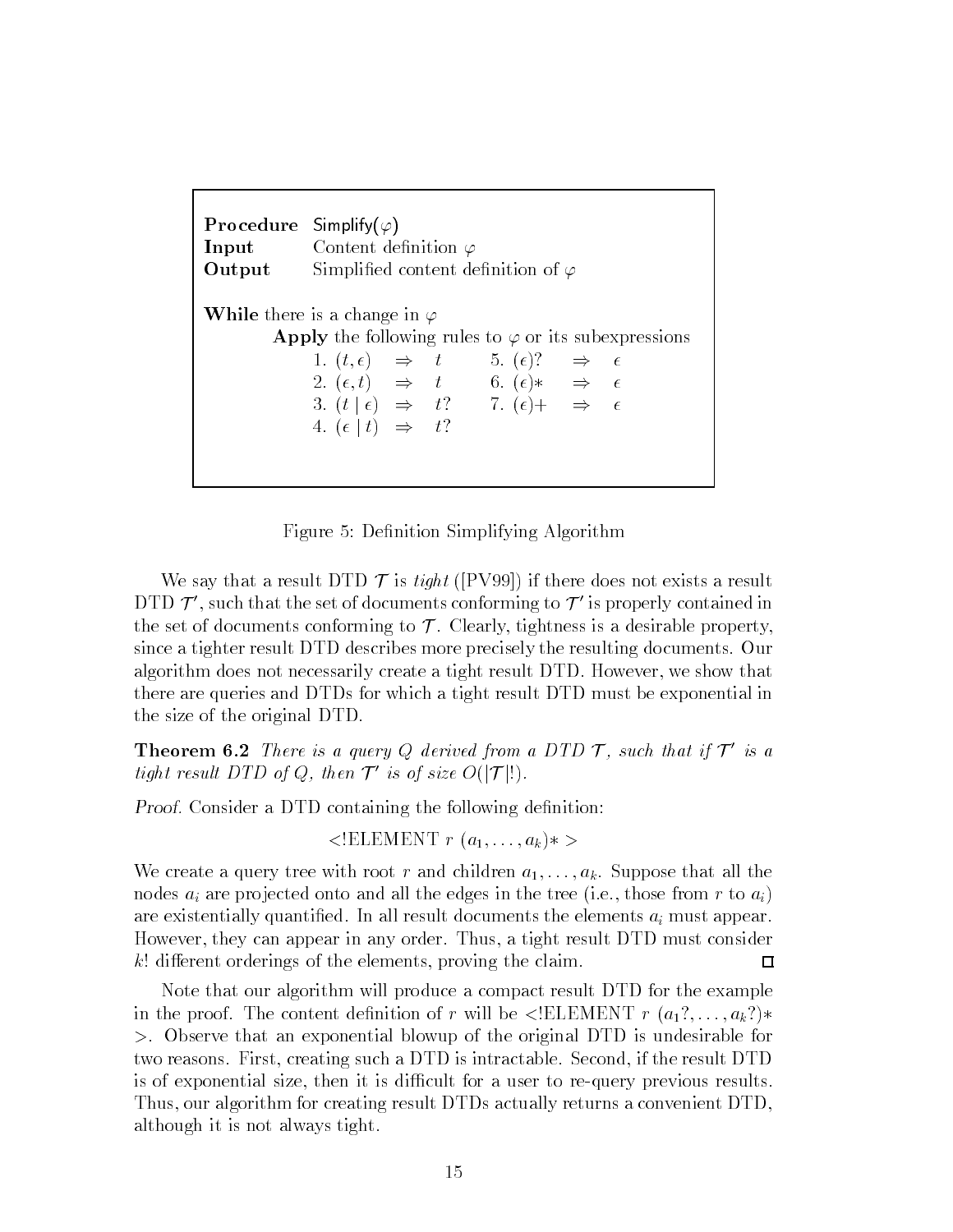#### 7Conclusion and Related Work

In defining EquiX, we created an easy to use query language. We defined a form-based language, since in our experience, lling forms is the easiest interface for naive users. In addition, EquiX automatically creates result documents from queries, without user intervention. EquiX also creates automatically a DTD for the result documents. Since specifying the structure of the result is not an easy task, this is another advantage of EquiX for naive users. EquiX is a simple, yet powerful query language, that allows aggregation, quantication and negation. The results created fit the data model. Thus, iterative querying is possible ([GW98]). A large class of EquiX queries can be computed in polynomial time, even when the query is considered part of the input. Thus, querying with  $EquiX$  is an efficient process.

Most XML query languages proposed thus far (e.g., XML-QL [DFF+ 98], XQL [RLS98], XQL [IKK98]) do not have graphical interfaces. They have complex grammars, and thus are not suitable for naive users. In addition, they require either a priori knowledge of the DTDs or querying of the metadata. This adds an additional source of difficulty in the querying process. AML-GL  $\left[ \cup \cup D \right]$  38] is a graph-based query language. However, graphs are not well known entities for non-scientists. In  $\Delta \text{M}$ AS  $|\text{DLF}|\text{--}98$ , LPVV99], querying can be done either graphically (in a form-based language) or textually. However, even in its graphical query language, the format of the result must be specied. In addition, aggregation and quantication are not easily formulated in the graphical interface of this language, and may even require a textual formulation. Thus, EquiX is noteworthy both in its added simplicity and in its querying abilities.

A natural question is to define the exact expressive power of EquiX. Another problem is to find a necessary and sufficient condition for tractable query processing. We are also planning to incorporate ordering constraints into EquiX and investigate how this affects the complexity of querying. Identifying classes of DTDs and queries for which tight result DTDs of polynomial size exist is another area for future research.

We are currently in the process of implementing EquiX. The implementation naturally gives rise to optimization problems, such as indexing and view usability. We are planning on investigating these problems.

### Acknowledgments

This research was supported in part by the Esprit Long Term Research Project 22469 "Foundations of Data Warehouse Quality" (DWQ), and by Grants  $8528-$ 95-1 and 9481-1-98 of the Israeli Ministry of Science.